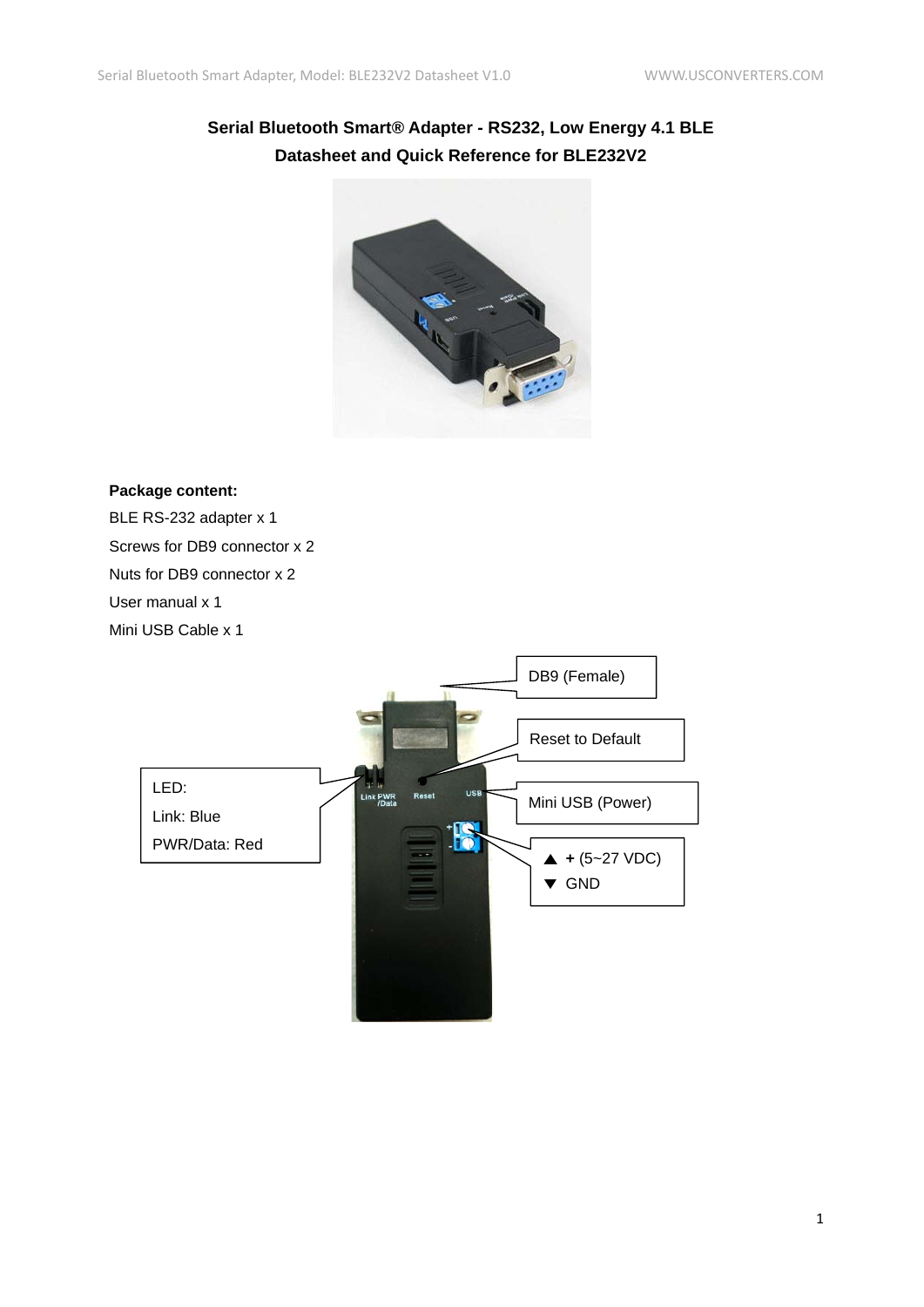| <b>SPECIFICATIONS</b>      |                                                                                                |
|----------------------------|------------------------------------------------------------------------------------------------|
| Part number                | <b>BLE232V2</b>                                                                                |
| Operating systems          | iOS 5 and later, Windows Phone 8.1, Windows 8 and later, Android 4.3 and later, BlackBerry 10, |
|                            | Linux 3.4 and later through BlueZ 5.0.                                                         |
| Processor                  | Cypress CYBLE-012012-10                                                                        |
| Application                | Short data transmission                                                                        |
| Data payload               | 27 bytes                                                                                       |
| Interface type             | <b>RS232</b>                                                                                   |
| Mode                       | Central or Peripheral (Master or Slave)                                                        |
| Works with iPad/iPod?      | Yes                                                                                            |
| <b>Baud Rate</b>           | 1200, 2400, 4800, 9600, 19200, 38400, 57600, 115200, 230400, 460800, 921600                    |
| Parity                     | None, even, odd                                                                                |
| Stop bits                  | 1, 1, 5, 2                                                                                     |
| Data bits                  | 7,8                                                                                            |
| Flow control               | None, CTS/RTS                                                                                  |
| Operating distance         | Up to 160 feet (50m) in open space                                                             |
| <b>LED lights</b>          | TX, RX, Bluetooth and Power                                                                    |
| DEC/DTE                    | Manual switch                                                                                  |
|                            | - Over the air by iOS and Android app                                                          |
| Parameters configurable by | - Via COM port by AT commands                                                                  |
|                            | - DIP switches                                                                                 |
| RS232 Signals              | TX, RX, CTS, RTS, GND                                                                          |
| Serial port                | 1-port female D-sub 9-pin                                                                      |
| <b>Bluetooth version</b>   | V4.1                                                                                           |
| Programming interfaces     | GATT / UUID                                                                                    |
| Frequency range            | 2.4GHz ISM (2.40000 - 2.4835GHz)                                                               |
| <b>TX Power</b>            | Max. 3 dBm                                                                                     |
| <b>RX Sensitivity</b>      | -89 dBm typical                                                                                |
| TX current consumption     | 15.6 mA (radio only, 0 dbm)                                                                    |
| Antenna                    | Internal                                                                                       |
| Antenna Gain               | max. 2 dB                                                                                      |
| Power supply               | Mini USB, screw terminals or DB9 pin 9: 5 - 27VDC                                              |
| Operating temp.            | -40C to 70C                                                                                    |
| Dimensions                 | 81.6mm x 31.75mm x 17mm mm                                                                     |
| Certifications             | CE, FCC                                                                                        |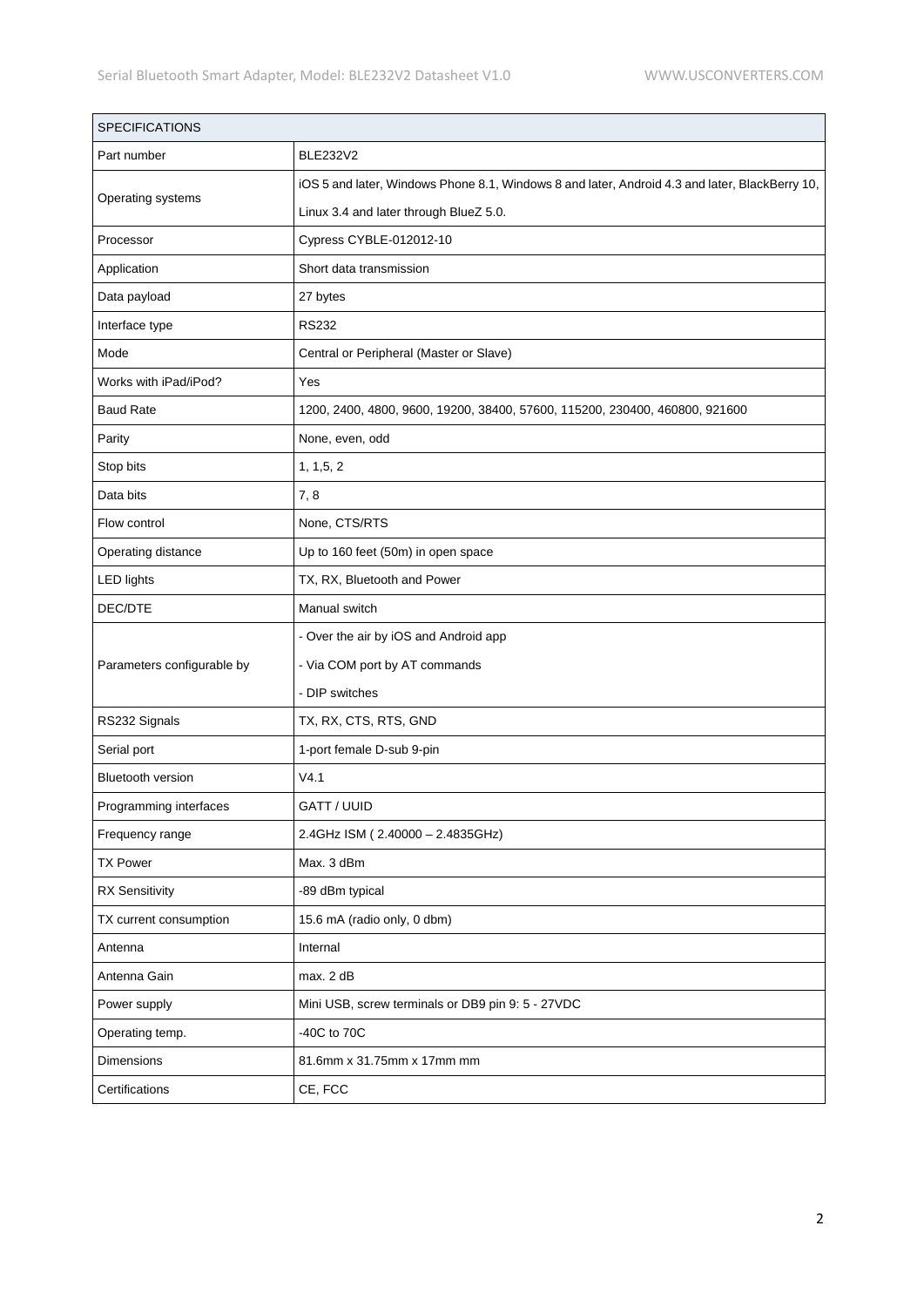## **DB9 connector:**

The converter's DB9 connector can be secured with either screws or nuts (both are included).



**Rear Side:**



## **Switch configuration:**

| Configuration by | CTS/RTS    | Stop Bit | Parity          | Role     | <b>Baud Rate</b> |
|------------------|------------|----------|-----------------|----------|------------------|
| 9                | 8          | 7        | $6 - 5$         | 4        | $3 - 2 - 1$      |
| 0: DIP Switches  | 0: Disable | 0:1      | <b>00: None</b> | 0:Slave  | 110:2400         |
| 1: AT commands   | 1: Enable  | 1:2      | $01:$ Odd       | 1:Master | 111:4800         |
| or app.          |            |          | $10:$ Odd       |          | 000:9600         |
|                  |            |          | 11: Even        |          | 001:19200        |
|                  |            |          |                 |          | 010:38400        |
|                  |            |          |                 |          | 011:57600        |
|                  |            |          |                 |          | 100:115200       |
|                  |            |          |                 |          | 101:230400       |

Default values are in bold **red** color.

The GATT service / tablet apps and AT commands will support more settings than the DIP switches.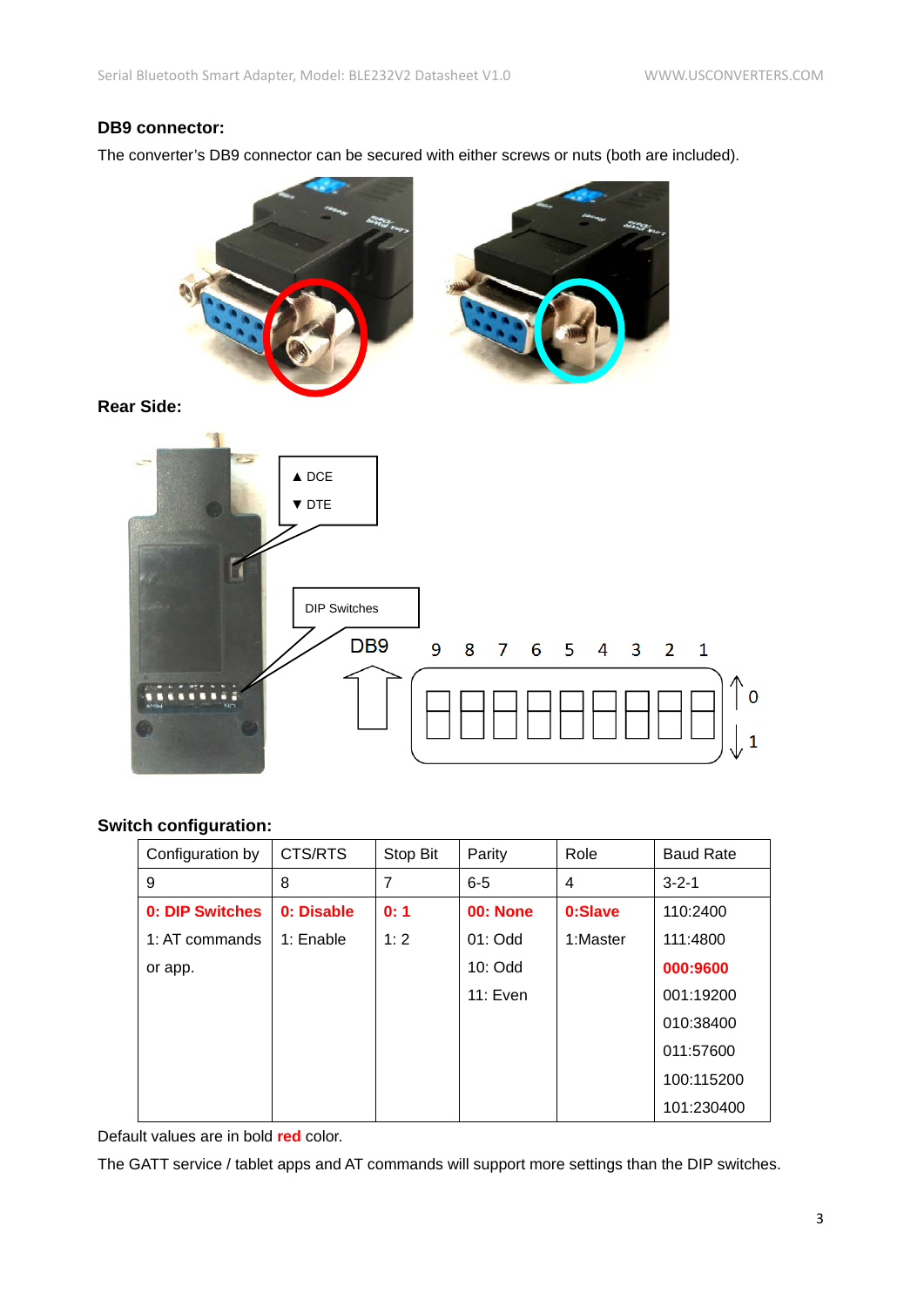## **RS232 Interface (Female)**



| <b>Pin</b> | Signal     | <b>DTE Direction</b> | <b>DCE Direction</b> | <b>Description</b>        |
|------------|------------|----------------------|----------------------|---------------------------|
| 1          | N/A        |                      |                      |                           |
| 2          | <b>TxD</b> | Output               | Input                | <b>Transmitted data</b>   |
| 3          | <b>RxD</b> | Input                | Output               | Received data             |
| 4          | N/A        |                      |                      |                           |
| 5          | <b>GND</b> |                      |                      | Ground                    |
| 6          | N/A        |                      |                      |                           |
| 7          | <b>CTS</b> | Input                | Output               | Clear to send             |
| 8          | <b>RTS</b> | Output               | Input                | Request to send (Default) |
| 9          | <b>VCC</b> |                      |                      | Power Input (5~27 VDC)    |

| <b>LED Status</b>        | <b>Description</b>   |
|--------------------------|----------------------|
| Data LED flash           | Data transmission    |
| Data LED solid on        | No data transmission |
| Link LED solid on        | <b>BLE Link</b>      |
| Link LED flash           | No Link              |
| Data & Link LED solid on | DFU/OTA Mode         |
|                          |                      |

### **Power supply:**

Voltage: 5 - 27 VDC, **Do NOT exceed 27VDC!**

The BLE232V2 can be powered by: Mini USB, screw terminals or pin9 in the DB9 connector.

**Do NOT power the adapter by more than two sources.**

### **Default values:**

- Baud rate: 9600 bps
- Data bit: 8
- **•** Parity: none
- Stop bit: 1
- **Flow control: none**
- Device Name: BLE Serial
- Pin code: disabled on adapters with serial number 1743006 to 1743010, otherwise the code is 123456.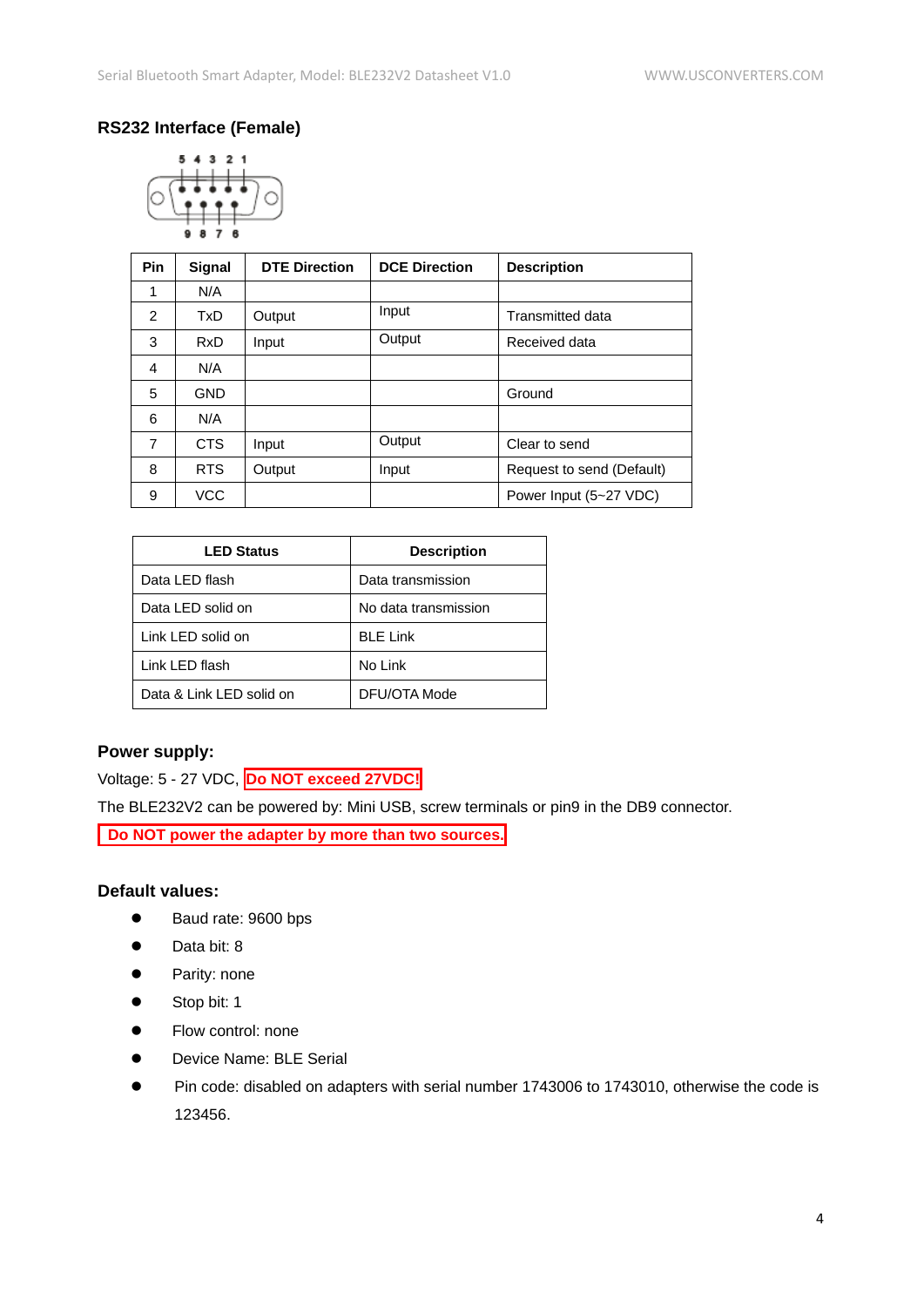## **Reset button:**

Press the reset button for about 5 seconds and the adapter will reset to factory settings. A power cycle is recommended after reset.

#### **GATT Service:**



#### Programming Interfaces:

| <b>GATT</b>                          | <b>UUID</b>                          |
|--------------------------------------|--------------------------------------|
| <b>UUID</b> Device Information       | 0000180A-0000-1000-8000-00805F9B34FB |
| <b>UUID_Firmware Revision String</b> | 00002A26-0000-1000-8000-00805F9B34FB |
| UUID_NOTIFY (~20 bytes)              | 00031234-0000-1000-8000-00805F9B0130 |
| UUID_RxData (~20 bytes)              | 00031234-0000-1000-8000-00805F9B0131 |
| UUID_MacID (6 bytes)                 | 00031234-0000-1000-8000-00805F9B0133 |
| UUID_DeviceName (15 bytes)           | 00031234-0000-1000-8000-00805F9B0134 |
| UUID_Reboot (1 bytes)                | 00031234-0000-1000-8000-00805F9B0135 |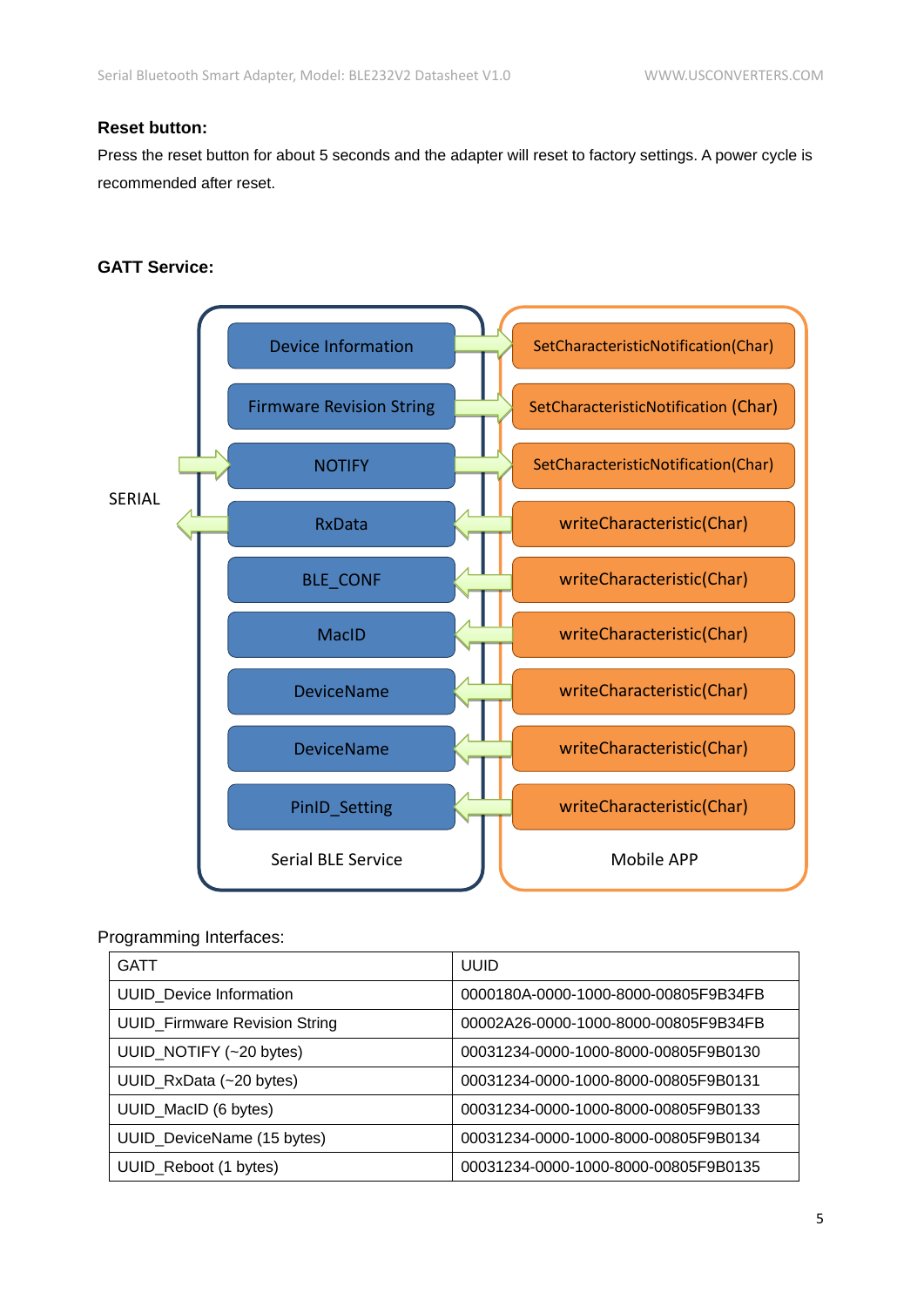| UUID_PinID_Setting (6 bytes) | 00031234-0000-1000-8000-00805F9B0136 |
|------------------------------|--------------------------------------|
| UUID_BLE_CONF (7 bytes)      | 00031234-0000-1000-8000-00805F9B0132 |

| Byte <sub>0</sub> | Byte1       | Byte2    | Byte3              |
|-------------------|-------------|----------|--------------------|
| Data bit          | Hwfc        | Stop Bit | Parity Bit         |
| 7,8               | $0x01:$ on  | 2:1      | 0x02 : No Parity   |
|                   | $0x00:$ off | 3:1.5    | 0x01 : Odd Parity  |
|                   |             | 4:2      | 0x00 : Even Parity |

| Byte4            | Byte <sub>5</sub> | Byte <sub>6</sub>       |
|------------------|-------------------|-------------------------|
| <b>Baud Rate</b> | Device Mode       | <b>Reset To Default</b> |
| 00:9600          | 0x01:on           | 0x01: Reset             |
| 01:19200         | $0x00:$ off       |                         |
| 02:38400         |                   |                         |
| 03:57600         |                   |                         |
| 04:115200        |                   |                         |
| 05:230400        |                   |                         |
| 06:2400          |                   |                         |
| 07:4800          |                   |                         |
| 08:1200          |                   |                         |
| 09:460800        |                   |                         |
| 10:921600        |                   |                         |

# **Command set via COM port:**

| <b>Command</b> | Value | <b>Description</b>                                                              |
|----------------|-------|---------------------------------------------------------------------------------|
| AT             |       | Check the connection status between control terminal and the RS-232 adapter.    |
|                |       | Response: "OK" when the connection is ok. Response: "ERROR" when the            |
|                |       | connection is not ok.                                                           |
| AT             |       | Test the RS-232 status when first connect the adapter with the controller.      |
| $AUTO =$       |       | This command is used to enable/disable auto-connection feature. It is available |
|                |       | only when the adaptor is in the Central (master) role.                          |
|                | Υ     | The Central role adapter will connect the neighboring BLE peripheral adapter    |
|                |       | automatically.                                                                  |
| (Default)      | N     | The command will disable the auto link function.                                |
|                | ?     | Inquire the current setting.                                                    |
| BAUD=          |       | This command is used to specify the baud rate of COM port.                      |
|                |       | The command will need 200 ms delay.                                             |
|                | 1200  | 1200 bps                                                                        |
|                | 2400  | 2400 bps                                                                        |
|                | 4800  | 4800 bps                                                                        |
|                | 9600  | 9600 bps                                                                        |
| (Default)      | 19200 | 19200 bps                                                                       |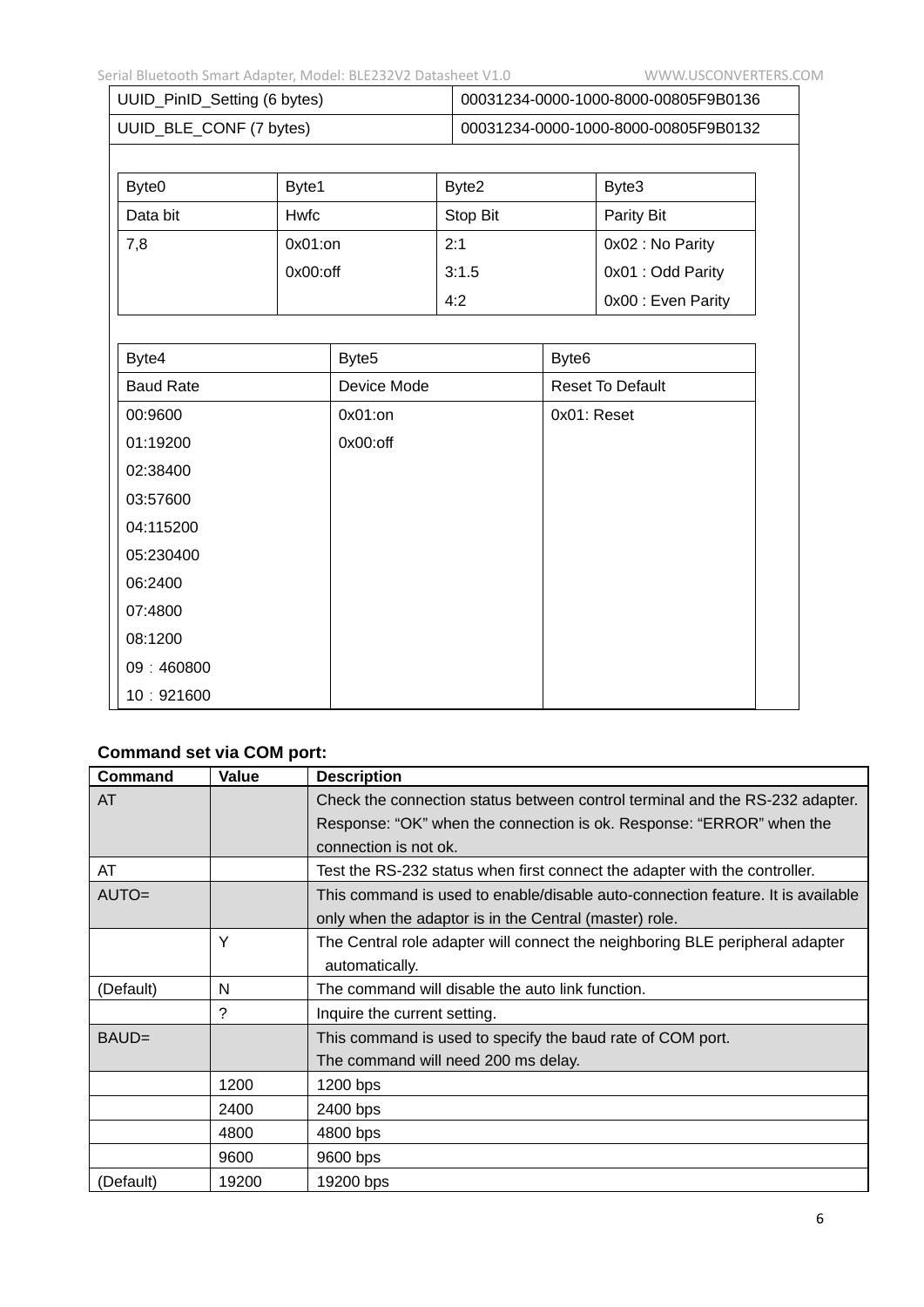|           | 38400             | 38400 bps                                                                                                  |
|-----------|-------------------|------------------------------------------------------------------------------------------------------------|
|           | 57600             | 57600 bps                                                                                                  |
|           | 115200            | 115200 bps                                                                                                 |
|           | 230400            | 230400 bps                                                                                                 |
|           | 460800            | 460800 bps                                                                                                 |
|           | 921600            | 921600 bps                                                                                                 |
|           | $\ddot{?}$        | Inquire the current baud rate.                                                                             |
| $BIT=$    |                   |                                                                                                            |
|           | $\overline{7}$    | 7 data bit                                                                                                 |
|           | 8                 | 8 data bit                                                                                                 |
|           | ?                 | Inquire the current data bit                                                                               |
| DEFAULT=  |                   | This command is used to restore the default settings and originate a warm start.                           |
|           | Y                 | Restore the default settings.                                                                              |
|           |                   | The command will re-start the system for 1 second.                                                         |
| $DFU=$    |                   | Device Firmware Upgrade via PC software. OTA (Over the air) is available to<br>upgrade the firmware by APP |
|           | Y                 |                                                                                                            |
| $ECHO=$   |                   | This command is used to specify whether the adaptor echoes characters                                      |
|           |                   | received from the UART back to the DTE/DCE.                                                                |
|           | N                 | Command characters received from the UART are not echoed back to the                                       |
|           |                   | DTE/DCE.                                                                                                   |
| (Default) | Y                 | Command characters received from the UART are echoed back to the                                           |
|           |                   | DTE/DCE.                                                                                                   |
|           | ?                 | Inquire the current setting.                                                                               |
| $FLOW=$   |                   | This command enable or disable flow control signals (CTS/RTS) of the UART                                  |
|           |                   | port. Note, the setting is not affected by DEFAULT.                                                        |
|           |                   | The command will need 1 second delay.                                                                      |
| (Default) | N                 | Disable flow control.                                                                                      |
|           | Υ                 | Enable flow control.                                                                                       |
|           | $\tilde{?}$       | Inquire the current setting                                                                                |
| $NAME =$  |                   | This command is used to specify a device name for the adaptor.                                             |
|           |                   | You can specify a friendly name using 0 to 9, A to Z, a to z, space and $-$ , which                        |
|           |                   | are all valid characters. Note that "first space or -, last space or - isn't                               |
|           |                   | permitted".                                                                                                |
| (Default) | <b>BLE Serial</b> | Default device name                                                                                        |
|           | $XX$ $XX$         | "xxxx" is a character string with the length from 2 to 30.                                                 |
|           | R                 | Restore the default name                                                                                   |
|           | ?                 | Inquire the name of the local adaptor.                                                                     |
| PARITY=   |                   | This command is used to specify parity bit setting of COM port.                                            |
|           |                   | The command will need 200 ms delay.                                                                        |
| (Default) | N                 | None parity bit                                                                                            |
|           | O                 | Odd parity                                                                                                 |
|           | E                 | Even parity                                                                                                |
|           | ?                 | Inquire the current setting.                                                                               |
| $PIN=$    |                   | This command is used to specify a PIN code. The PIN code is disabled on                                    |
|           |                   | adapters with serial number 1743006 to 17430105 otherwise the default pin                                  |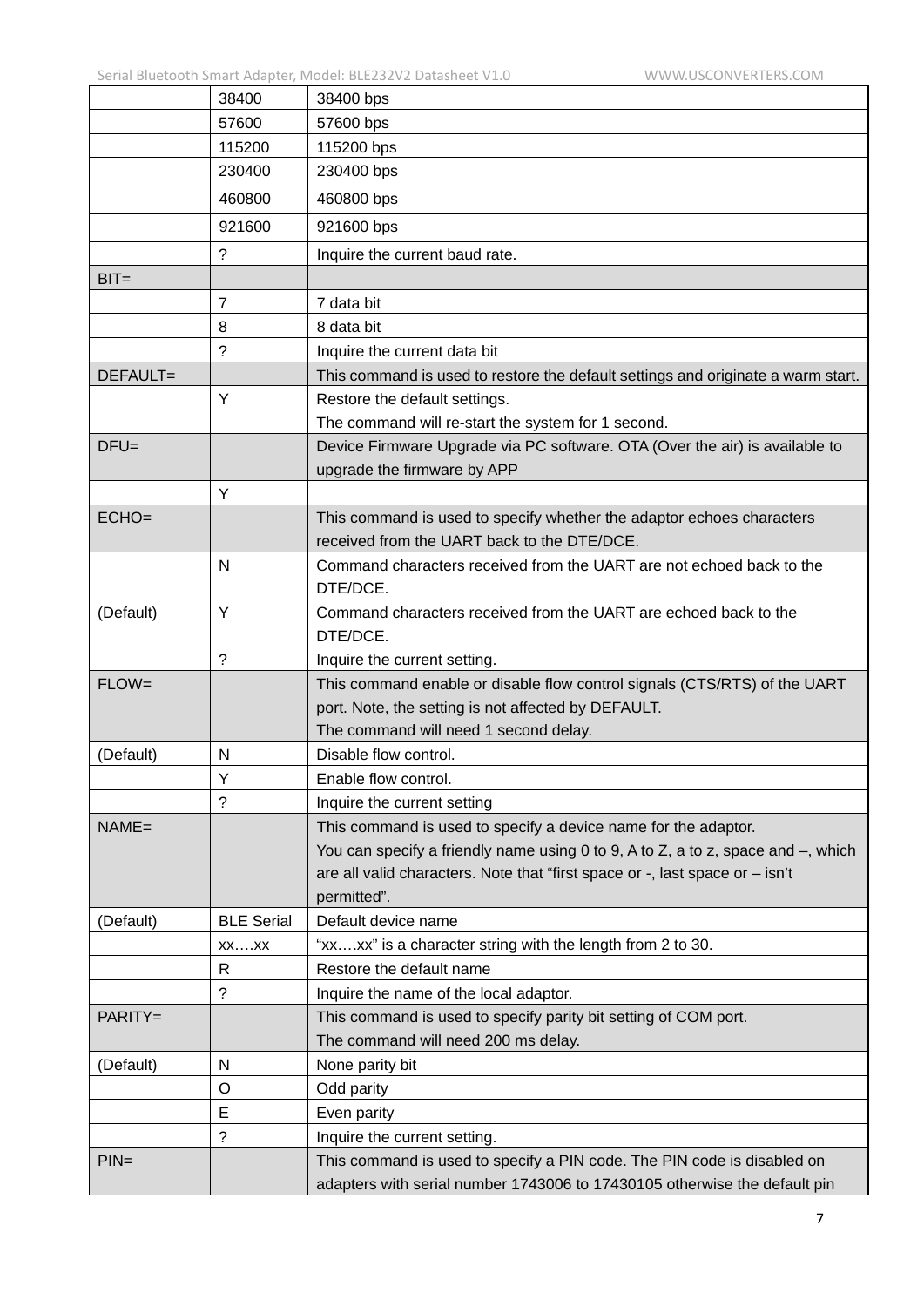|                 |                | code is 123456. Paired adaptors should have the same PIN.                       |
|-----------------|----------------|---------------------------------------------------------------------------------|
| (Default)       | 123456         |                                                                                 |
|                 | $XX$ $XX$      | "xxxx" is a 4~16 digit string or English character (in capital or lower case)   |
|                 | N              | Cancel authentication by PIN.                                                   |
|                 | R.             | Restore the default pin code                                                    |
|                 | ?              | Inquire the current PIN.                                                        |
| <b>PROMPT=</b>  |                | The command is used to decide whether result messages are prompted when         |
|                 |                | Setup commands are executed. The result messages are: OK/ERROR for              |
|                 |                | command execution.                                                              |
| (Default)       | Y              | Prompt result messages.                                                         |
|                 | N              | Not prompt result messages.                                                     |
|                 | ?              | Inquire the current setting.                                                    |
| $ROLE =$        |                | This command is used to specify whether the adaptor is in the central or        |
|                 |                | peripheral role. If the device role is changed, the adaptor will reboot and all |
|                 |                | paired addresses will be cleared.                                               |
|                 | $\overline{C}$ | Set the adaptor to the central role.                                            |
| (Default)       | P              | Set the adaptor to the peripheral role.                                         |
|                 | ?              | Inquire the current role of the adaptor.                                        |
| STATUS=         |                | Inquire all the current setting of the adapter.                                 |
|                 | Τ              | Inquire the inner temperature of the IC in centigrade                           |
|                 | ?              | Display the current setting of the adapter                                      |
| STOP=           |                | This command is used to specify one or two stop bits of COM port.               |
|                 |                | The command will need 200ms delay.                                              |
| (Default)       | 1              | One stop bit.                                                                   |
|                 | $\overline{2}$ | Two stop bits.                                                                  |
|                 | $\gamma$       | Inquire the current setting.                                                    |
| <b>VERSION=</b> |                | This command is used to inquiry the firmware version.                           |
|                 | ?              | Inquire the version codes.                                                      |

#### **Configuring Central and Peripheral: (Similar to Master and Slave roles)**

By DIP switches: The central will pair the slave automatically.

- Switch DIP-9 to 0 (Switch)
- Switch DIP-4 to 1 (Master)
- The central will link with the neighboring peripheral automatically. The blue LED will be solid on. The central will link with the paired peripheral next time when powered on.
- Please reset to default and follow above procedure if you want to link with other BLE devices.

#### By AT command:

- Set "role=c" or "ROLE=C" in one adapter.
- Set "auto=y" or "AUTO=Y" to enable the auto link
- The central will link with the neighboring peripheral automatically. The blue LED will be solid on. The central will link with the paired peripheral next time when powered on.
- Please reset to default and follow above procedure if you want to link with other BLE devices.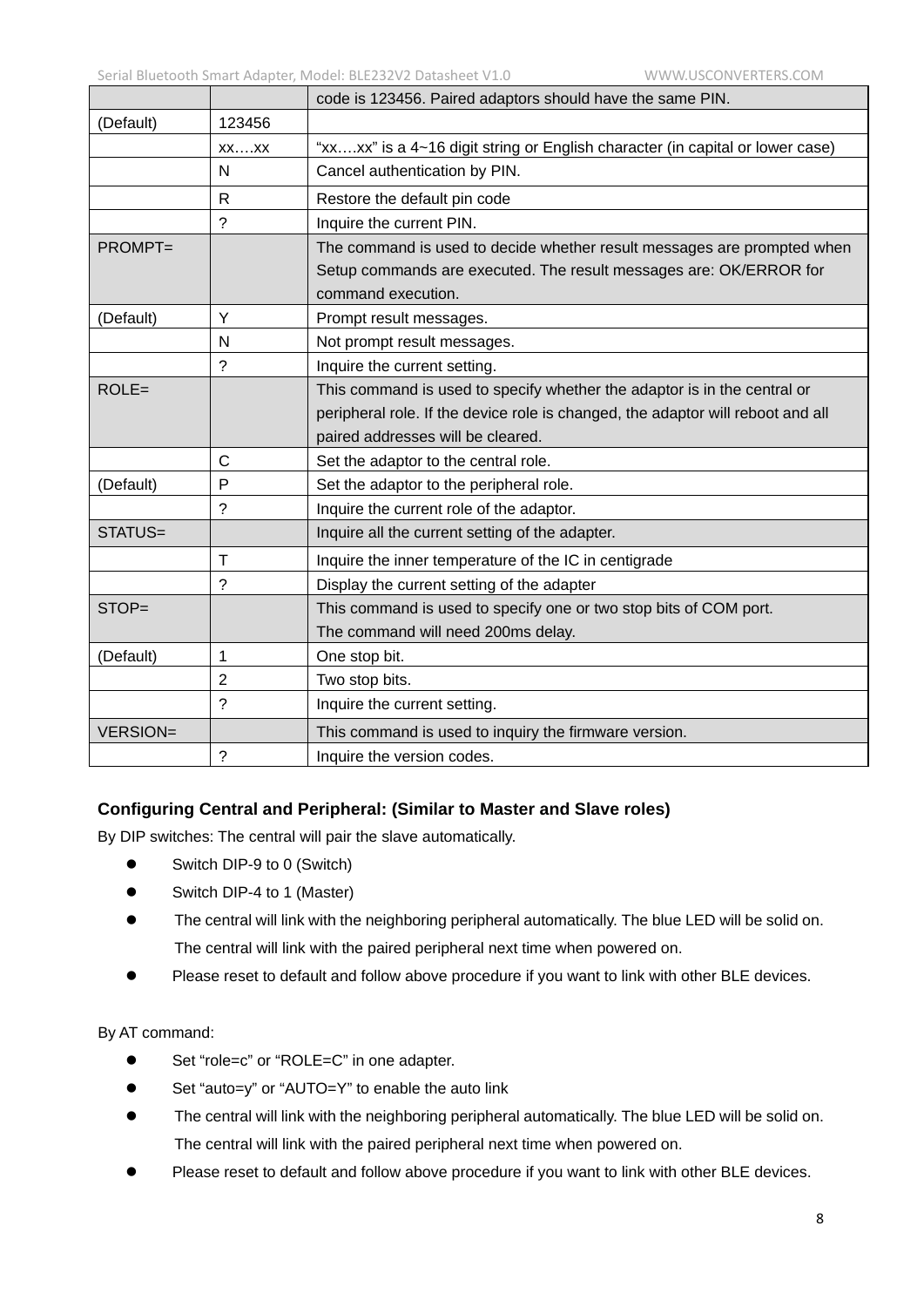By APP setup (apps can be downloaded from [www.usconverters.com](http://www.usconverters.com/), Google Play or Apple Store):

- The APP will search the BLE and select one as the central.
- Then select the other one as the peripheral and link.
- The central will link with the neighboring peripheral automatically. The blue LED will be solid on. The central will link with the paired peripheral on next time when power on.
- Please reset to the default and follow the above procedures if you want to link with other BLE devices.

The APP is used for configuring the parameters and can also be used for data transmission tests.

**Android:** The Android app can be downloaded from the Google Play Store:

<https://play.google.com/store/apps/details?id=tw.com.uconnect.ble232>

Or you can scan the QR code below: